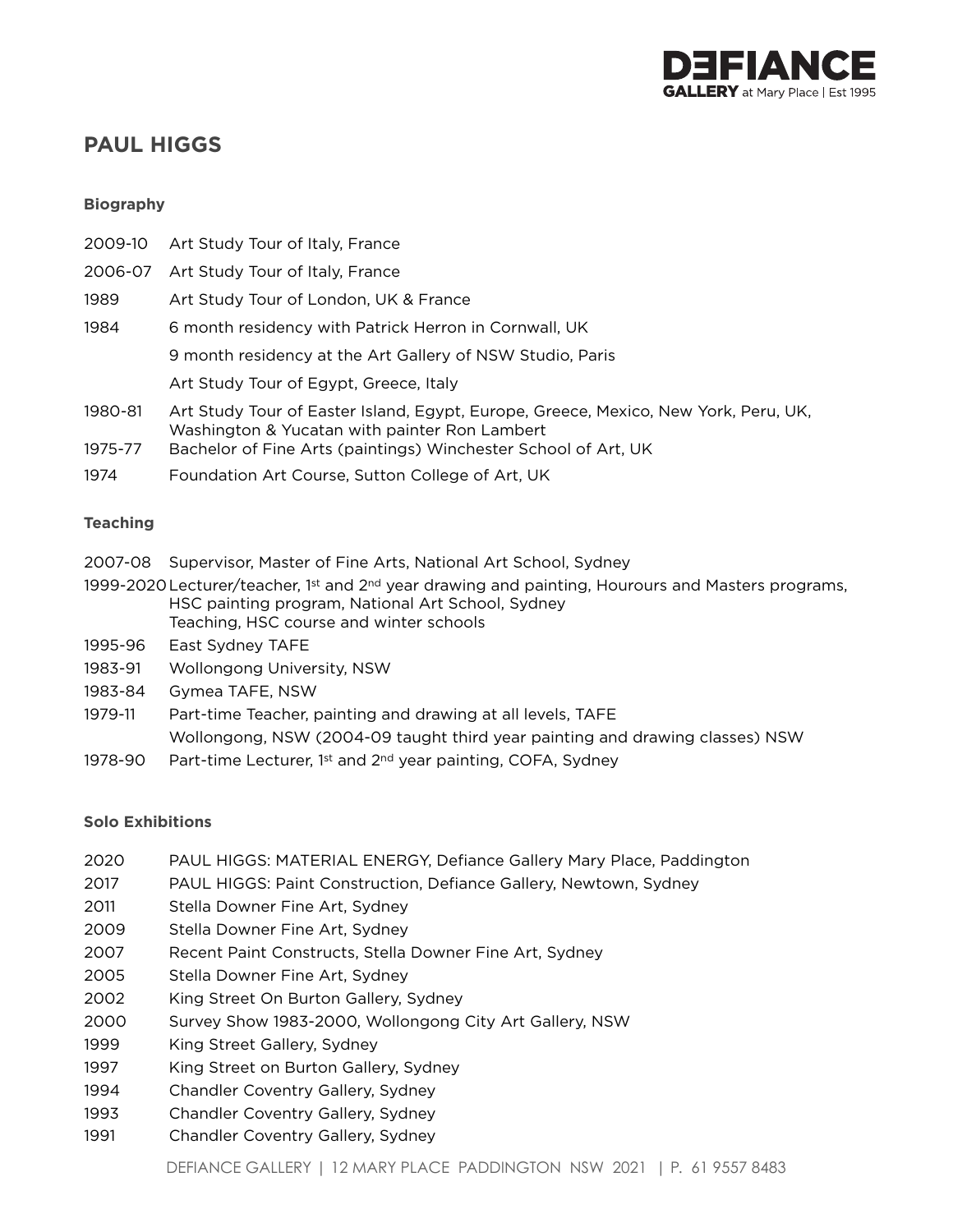- 1989 Chandler Coventry Gallery, Sydney
- 1987 Chandler Coventry Gallery, Sydney
- Travelling Ideas 1984-86, Wollongong City Art Gallery, NSW
- 1984 Chandler Coventry Gallery, Sydney
- 1983 Solander Gallery, Canberra
- 1982 Chandler Coventry Gallery, Sydney
- 1980 Chandler Coventry Gallery, Sydney Wollongong City Art Gallery, NSW

## **Group Exhibitions**

| 2019    | Farewell Newtown, Hello Paddington, Defiance Gallery, Sydney                                                      |
|---------|-------------------------------------------------------------------------------------------------------------------|
|         | Defiance: A Group Exhibition, Defiance Gallery Mary Place, Paddington                                             |
|         | Stuck Together: A group exhibition of collage and assemblage, Defiance Gallery, Newtown,<br>Sydney                |
|         | PAPER: Collage, Drawing and Works on Paper, Defiance Gallery, Newtown, Sydney                                     |
| 2018    | Defiance at Mary Place: Painting and Sculpture, Defiance Gallery Mary Place, Paddington                           |
| 2017    | Defiance Gallery 2018 Group Show, Defiance Gallery, Newtown, Sydney<br>Strings, Defiance Gallery, Newtown, Sydney |
| 2016    | Stuck Together, Defiance Gallery, Sydney                                                                          |
| 2015    | The Defiance Gallery 20 <sup>th</sup> Anniversary Exhibition, Defiance Gallery                                    |
|         | The Defiance Gallery 20 <sup>th</sup> Annual 6x6x6 Inch Miniature Sculpture Show                                  |
| 2014    | Minumental - The 19th 6x6x6 Inch Miniature Sculpture Show, Defiance Gallery, Sydney                               |
|         | Paint Constructs/Sculpture (with Kevin Norton), Defiance Gallery, Sydney                                          |
|         | Stuck Together, Defiance Gallery, Sydney                                                                          |
| 2011    | Continuous Conversation, Muswellbrook Regional Arts Centre, NSW                                                   |
|         | The Drawing Show, Defiance Gallery, Sydney                                                                        |
|         | Artworks and Artwords, National Art School, Sydney                                                                |
|         | Ivor Fabok, Paul Higgs, Bruce Radke, Stella Downer Fine Art, Sydney                                               |
| 2009    | Paint, Stella Downer Fine Art, Sydney                                                                             |
| 2008    | Stella Downer Fine Art, Sydney                                                                                    |
|         | Melbourne Art Fair (Stella Downer Fine Art, Sydney)                                                               |
| 2006    | Melbourne Art Fair (Stella Downer Fine Art, Sydney)                                                               |
| 2004    | Sculpture 2004, Stella Downer Fine Art, Sydney                                                                    |
| 2003    | Endurance, Cell Block Gallery, National Art School, Sydney                                                        |
| 2000    | Works on Paper, Hazelhurst Regional Gallery, Gymea, NSW                                                           |
|         | Afloat, King Street on Burton Gallery, Sydney                                                                     |
| 1999    | Anniversary Staff Show, Ivan Dougherty Gallery, Sydney                                                            |
| 1997-98 | Various Group Shows at King Street on Burton and Newtown, Sydney                                                  |
| 1993    | Ironsides, The Powerhouse Museum Sydney                                                                           |
|         | The Digital Alice Art Prize, NT                                                                                   |
|         | Fairfield and Mosman Art Prizes, Sydney                                                                           |
|         | Chandler Coventry Private Collection, Campbelltown City, Bicentennial Art Gallery, Sydney                         |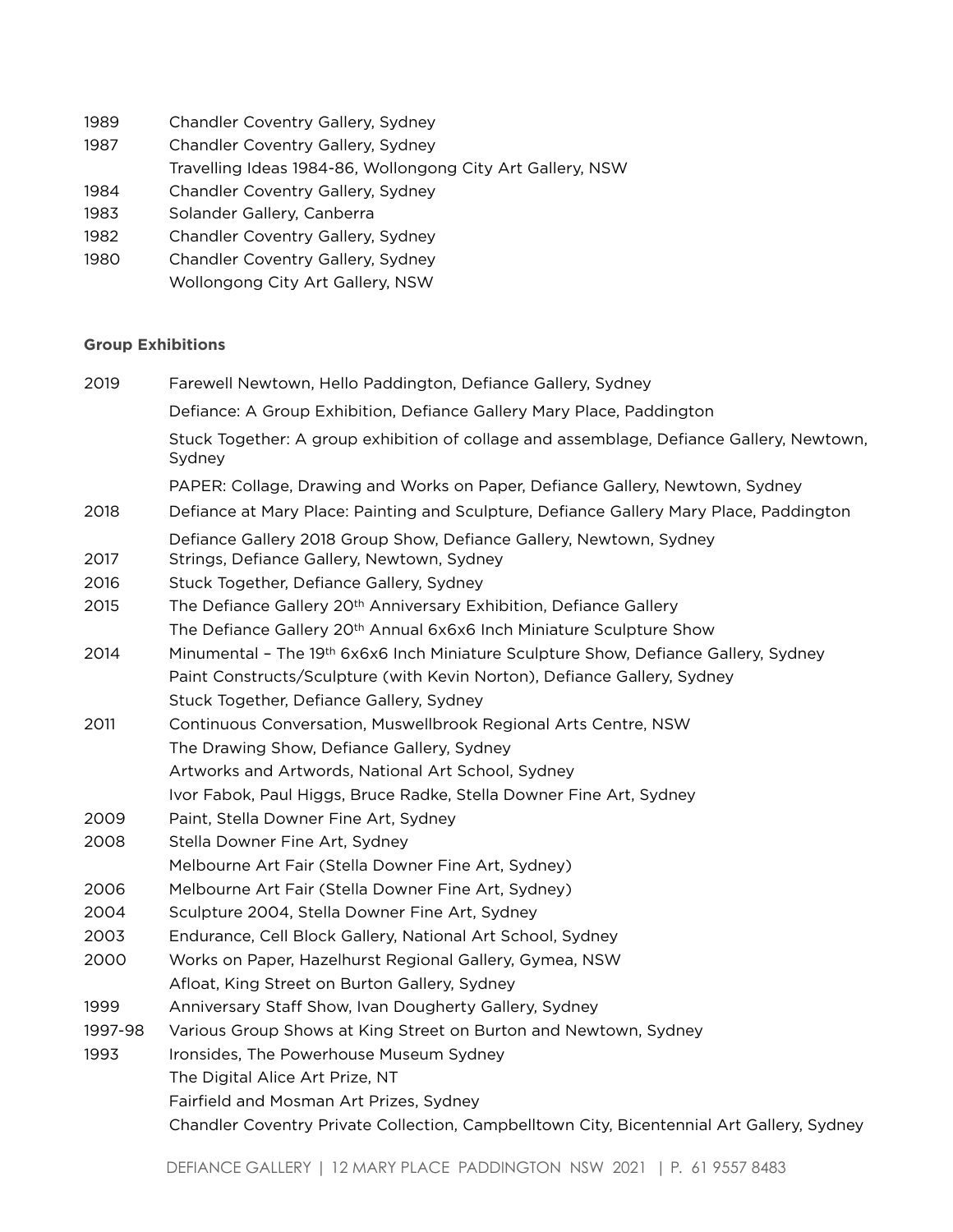| 1992    | Aspects of Landscape, Coventry Gallery, Sydney                                         |
|---------|----------------------------------------------------------------------------------------|
| 1991    | Diary, Coventry Gallery, Sydney                                                        |
|         | New Art 5 book launch exhibition                                                       |
|         | From the Stockroom, Coventry Gallery, Sydney                                           |
| 1989    | Intimate Drawing, Coventry Gallery, Sydney                                             |
| 1987    | Black and White, Coventry Gallery, Sydney                                              |
|         | Newcastle Region Art Gallery, Newcastle, NSW                                           |
|         | Ausgraph '87, Computer Graphics Show, Perth                                            |
|         | Colour II, Coventry Gallery, Sydney                                                    |
| 1986    | The Scanner Image, Art Council Gallery, Canberra                                       |
|         | 20 Years of Australian Abstraction, Ivan Dougherty Gallery, Sydney                     |
|         | Colour I, Coventry Gallery, Sydney                                                     |
| 1985    | Red, Salt House Gallery, St Ives, Cornwall, UK                                         |
| 1984    | Solander Gallery, Canberra                                                             |
|         | Coventry Gallery, Sydney                                                               |
| 1983    | Private Collection of Chandler Coventry, Coventry Gallery, Sydney                      |
|         | Attitudes of Drawing, Ivan Dougherty Gallery & The Lewers Bequest and Penrith Regional |
| 1982-83 | The NSW Travelling Art Scholarship Prize, Blaxland Gallery, Sydney                     |
| 1982    | The 4 <sup>th</sup> Biennale, Coventry Gallery, Sydney                                 |
| 1980    | Coventry Gallery, Sydney                                                               |
|         | The NSW Young Contemporaries, Wollongong City Art Gallery, NSW                         |
|         | Wollongong Art Purchase Prize, Wollongong City Art Gallery, NSW                        |
| 1979    | Wollongong Art Purchase Prize, Wollongong City Art Gallery NSW                         |

### **Prizes & Awards**

- 1997 Winner, Campbelltown Art Prize, Sydney
- 1984 Residency, Art Gallery of New South Wales Studio, Paris Dyson Bequest, Sydney
- 1983 Winner, NSW Travelling Art Scholarship, Sydney
- Highly Commended, The Hunters Hill Art Prize, Sydney
- 1982 Highly Commended, The NSW Travelling Art Scholarship
- 1978 The Lloyd Rees Drawing Prize, Port Kembla, NSW

### **Collections**

Art Gallery of NSW; Artbank; Campbelltown Arts Centre; Leeuwin Estate Winery, WA; Newcastle Region Art Gallery; New England Regional Art Museum; The Australia Club, Sydney; Wollongong City Art Gallery; Wollongong University Collection; various private collections in Australia, UK & Norway